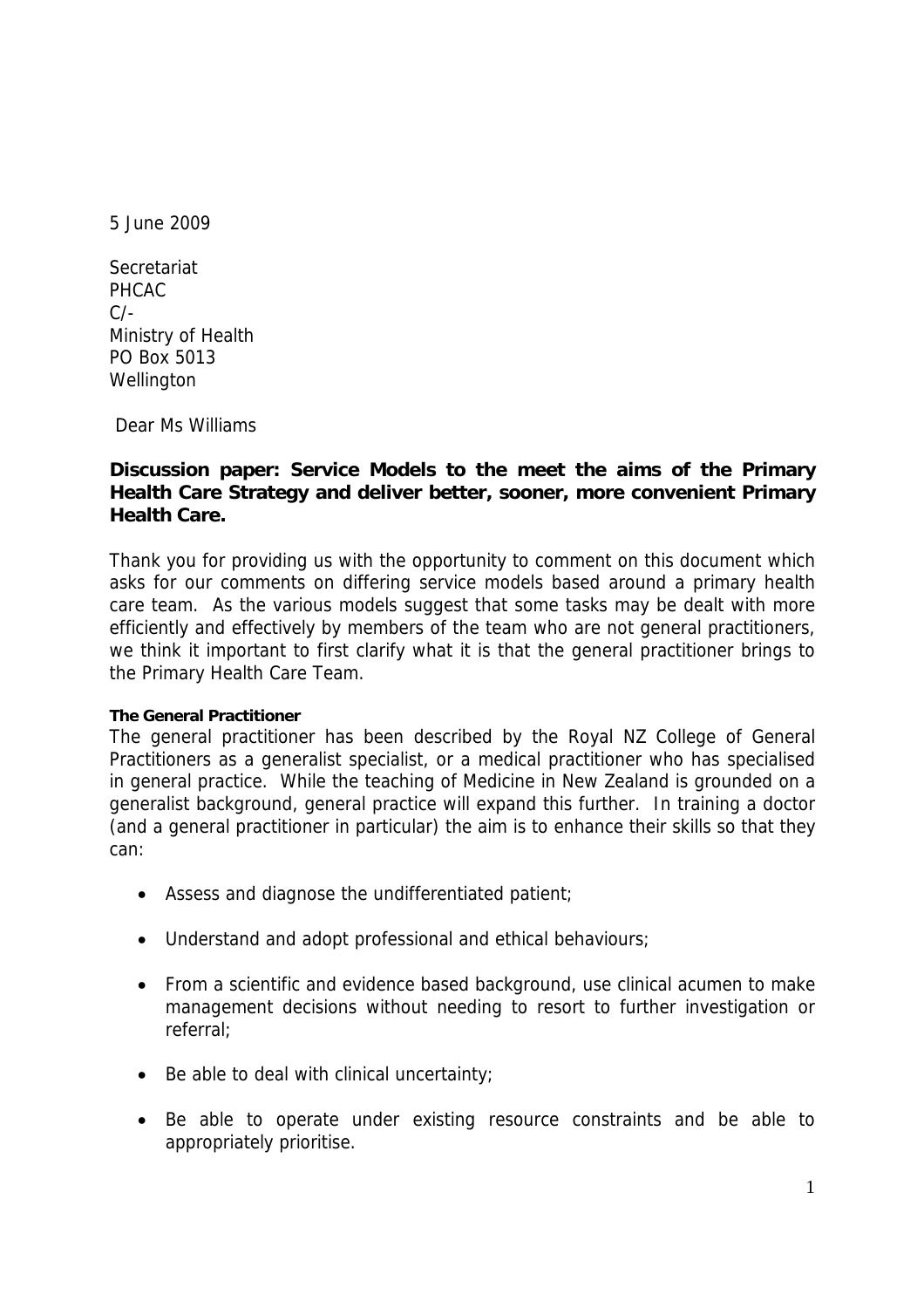## **New Models of Care – the Primary Health Care Team**

This paper explores new models of care that aim to put greater emphasis on the team itself rather than any one health professional. Traditionally primary care has tended to centre on the general practitioner as the point of first contact, who in turn has the task of determining who the patient should be seen by, depending on the nature of the health issue concerned. In some areas this may have changed somewhat; this is particularly so in some rural areas where a nursing triage system functions after hours.

We agree that there is a need to explore new models of service and note that there are many examples of this already occurring throughout the country. In particular the role of general practice nurses continues to develop as practice nurses are increasingly providing a wider range of services. We are disappointed that the discussion document gives insufficient recognition of this evolutionary process. We agree however that general practice should be encouraged to make greater use of all members of the health care team and while many general practices are already doing this, we acknowledge that there is still some way to go in developing our multi disciplinary team.

Having said that we still believe it is fundamental that the general practitioner maintain their relationship with the patient. While the importance of the doctor/patient relationship is acknowledged in the document (page 8, point 4) it then goes on to discuss a move away from this toward the patient having a relationship with the Primary Health Care Team collectively. The proposal is that the patient's general practitioner specialises further so that s/he now only sees the patient in respect of serious episodic issues of concern.

In our opinion this devalues the importance of the role of the general practitioner and potentially threatens the principle of continuity of care, an important feature of the Primary Health Care Strategy. The fact that general practitioners see patients for a wide range of issues and the nature of their relationship with the patient (and often the patient's family), means that they build up an overview of the patient's entire health history. While in theory much of this could simply be left to accurate recording in a practice's computer records, we believe that the proposed model would mean that much of the general practitioner's current overall view of the patient's health will be compromised or lost.

We also consider that there is great value to the patient in being able to access a general practitioner who by definition has a generalist understanding of all of the patient's wider health needs.

The idea that general practitioners should not be at the centre of the patient health care team has been raised before. We note that PHCAC's predecessor the PHO Taskforce, has considered papers like this in the past and it is disappointing to see the same philosophical arguments about the need to move away from the general practice model being raised again. While we agree that general practice needs to continue to adapt to changing patient need and that this may lead to some practices